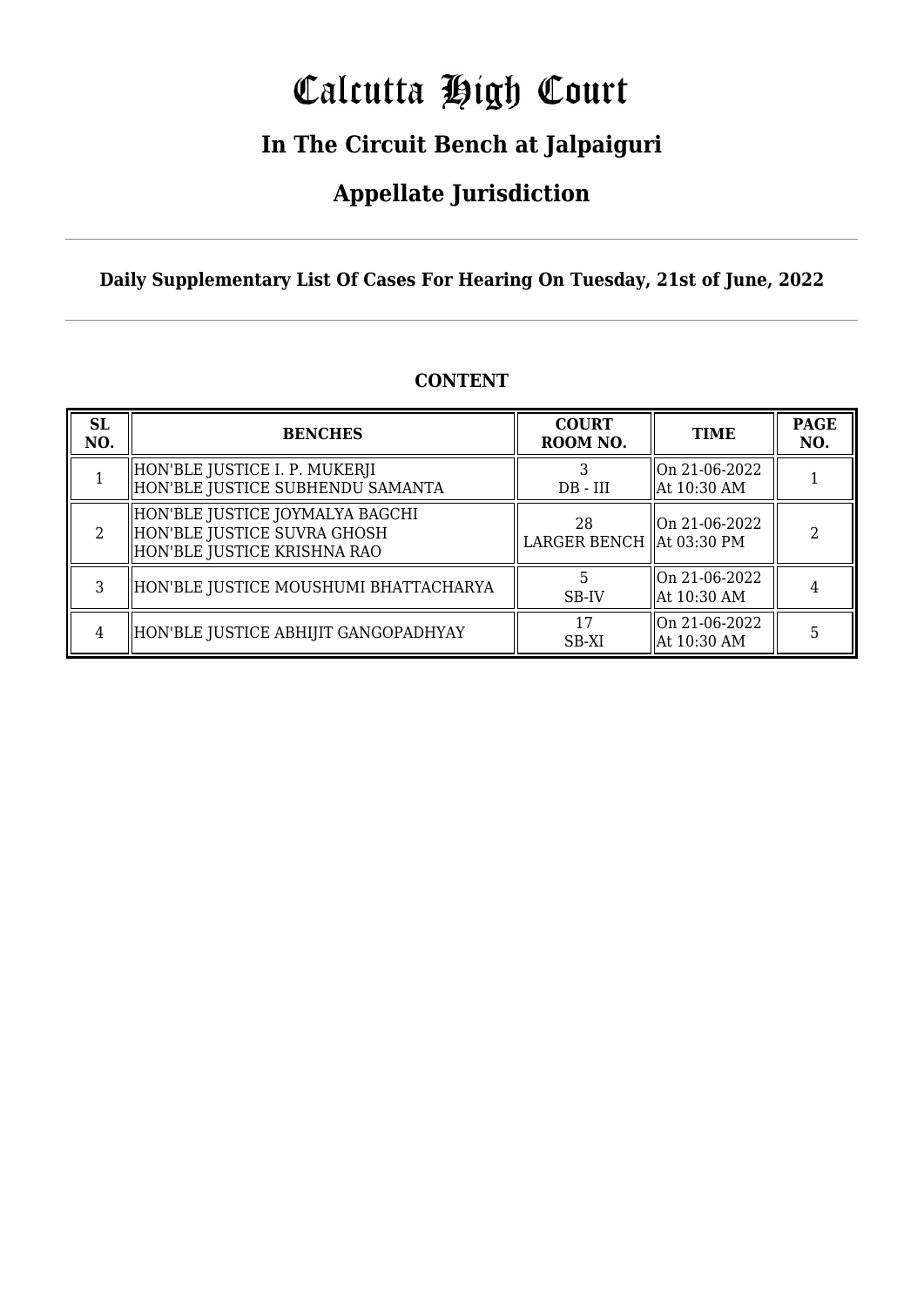

## Calcutta High Court **In The Circuit Bench at Jalpaiguri Appellate Side**

**DAILY CAUSELIST For Tuesday The 21st June 2022**

**COURT NO. 3**

**DIVISION BENCH (DB - III)**

**AT 10:30 AM**

**HON'BLE JUSTICE I. P. MUKERJI HON'BLE JUSTICE SUBHENDU SAMANTA**

#### **(VIA VIDEO CONFERENCE)**

#### **FROM PRINCIPAL BENCH**

#### **NOTE: THE MATTER WILL BE TAKEN UP AFTER PRINCIPAL BENCH "FOR ORDERS" MATTERS**

#### **APPLICATION FOR BAIL**

( (PONZI MATTER) )

1 CRM(DB)/74/2022 AWDESH KUMAR SINGH VS C.B.I. SUMAN MAJUMDER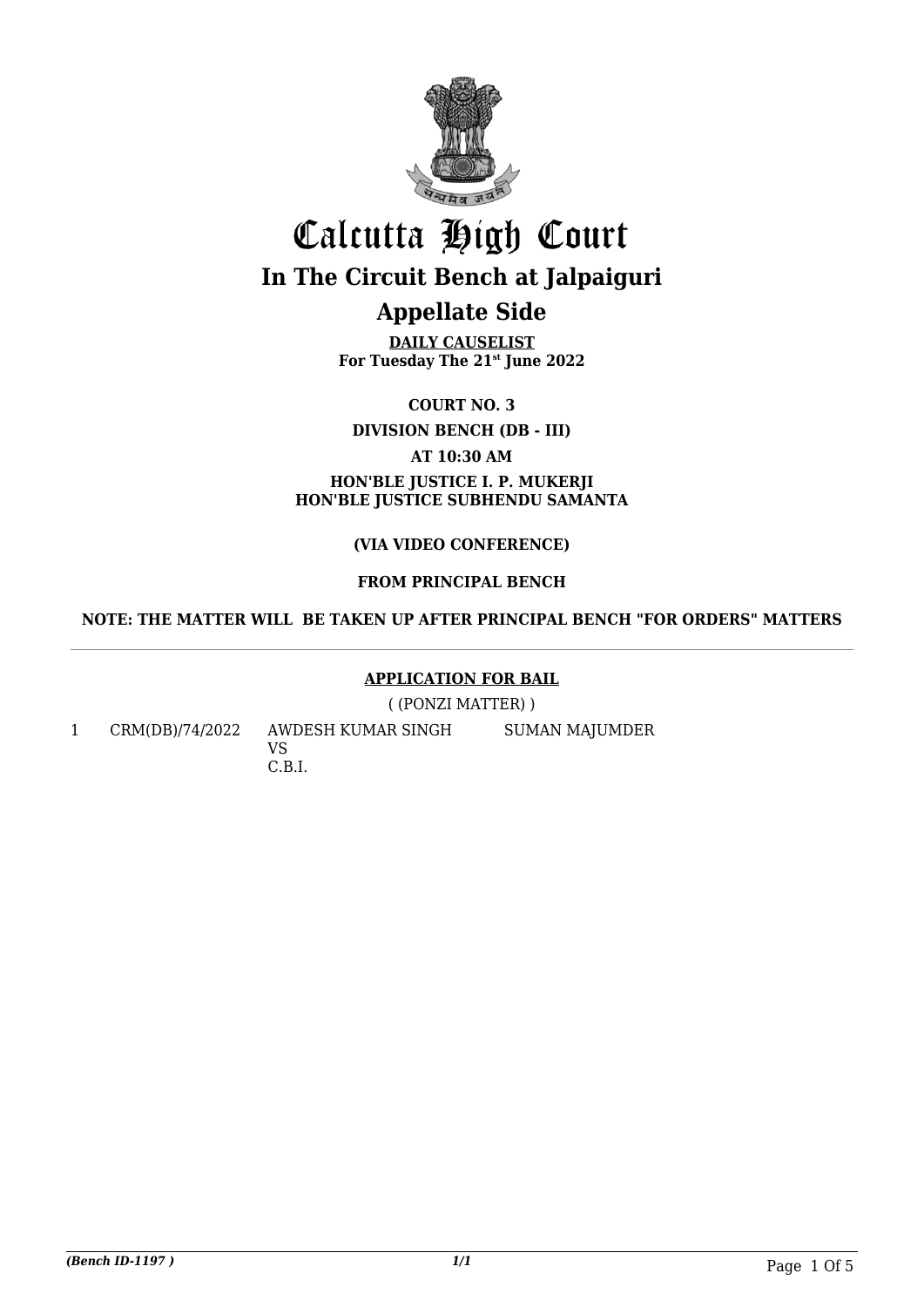

# Calcutta High Court

### **In The Circuit Bench at Jalpaiguri**

### **Appellate Side**

**DAILY CAUSELIST For Tuesday The 21st June 2022**

**COURT NO. 28**

**LARGER BENCH CONSIST OF 3 JUDGES (LARGER BENCH)**

**AT 3:30 PM**

**HON'BLE JUSTICE JOYMALYA BAGCHI HON'BLE JUSTICE SUVRA GHOSH HON'BLE JUSTICE KRISHNA RAO**

#### **(VIA VIDEO CONFERENCE)**

#### **FROM PRINCIPAL BENCH**

#### **ASSIGNED MATTERS**

| $\mathbf{1}$ | CRM/146/2021                    | <b>SUBHAS YADAV</b><br>VS.<br>THE STATE OF WEST<br><b>BENGAL</b>                             | <b>JAYDEEP KANTA</b><br><b>BHOWMIK</b> |
|--------------|---------------------------------|----------------------------------------------------------------------------------------------|----------------------------------------|
|              | IA NO: CRAN/1/2021, CRAN/2/2022 |                                                                                              |                                        |
|              | $wt2$ CRM/174/2021              | RAMA KISHAN @ KRISHNA<br><b>BISHNOY AND ANR</b><br>VS.<br>THE STATE OF WEST<br><b>BENGAL</b> | BAIDURYA GHOSAL                        |
|              | wt3 CRM/214/2021                | RIPAN SARKAR<br>VS.<br>THE STATE OF WEST<br><b>BENGAL</b>                                    | <b>SUMAN SEHNABIS</b>                  |
|              | wt4 CRM/257/2021                | <b>SUSHANTA ROY</b><br>VS.<br>STATE OF WEST BENGAL                                           | JAYDEEP KANTA<br><b>BHOWMIK</b>        |
|              | wt5 CRM/437/2021                | AMJAD KHAN AND ANR<br><b>VS</b><br>THE STATE OF WEST<br><b>BENGAL</b>                        | <b>BISWAJIT DAS</b>                    |
|              | IA NO: CRAN/1/2021              |                                                                                              |                                        |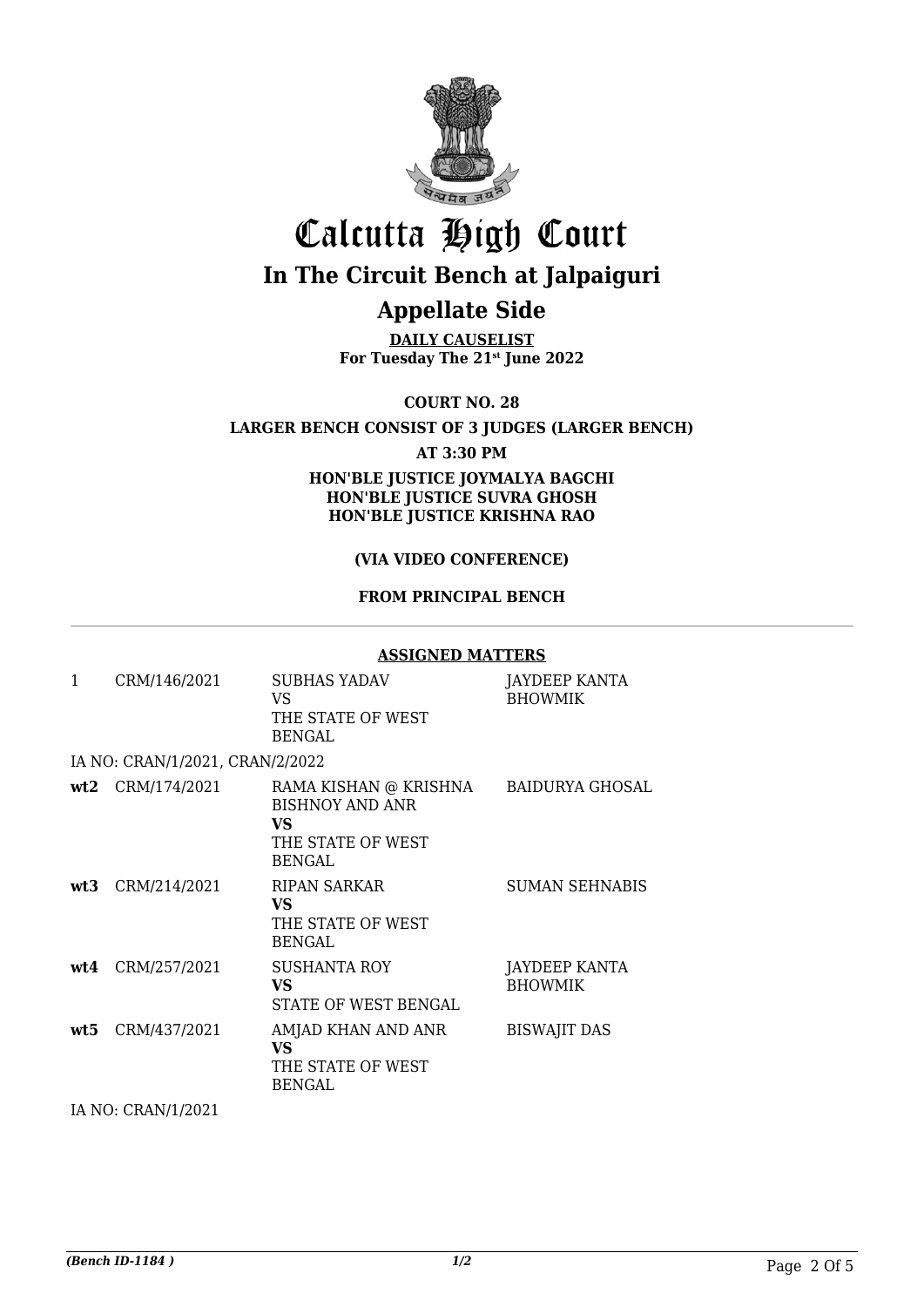| wt6 CRM/478/2021                | <b>RAKESH SHAW</b><br><b>VS</b><br>THE STATE OF WEST<br><b>BENGAL</b>                                              | MD. JAKIR HOSSAIN                      |
|---------------------------------|--------------------------------------------------------------------------------------------------------------------|----------------------------------------|
| IA NO: CRAN/1/2021              |                                                                                                                    |                                        |
| wt7 CRM/479/2021                | SOHONLAL AND ANR<br><b>VS</b><br>THE STATE OF WEST<br><b>BENGAL</b>                                                | <b>JAYDEEP KANTA</b><br><b>BHOWMIK</b> |
| IA NO: CRAN/1/2021              |                                                                                                                    |                                        |
| wt8 CRM/497/2021                | RAMESH MANJU BISHNOI@<br>RAMESH MANJU BISHNOY@<br>RAMESH KUMAR BISHNOI<br>VS<br>THE STATE OF WEST<br><b>BENGAL</b> | PRITAM ROY                             |
| IA NO: CRAN/1/2021, CRAN/2/2022 |                                                                                                                    |                                        |
| wt9 CRM/535/2021                | PROBIN BARMAN AND ANR<br>VS.<br>THE STATE OF WEST<br><b>BENGAL</b>                                                 | <b>SABIR ALI</b>                       |
| IA NO: CRAN/1/2021              |                                                                                                                    |                                        |
| wt10 CRM/536/2021               | <b>AJIT THAPA</b><br>VS.<br>THE STATE OF WEST<br><b>BENGAL</b>                                                     | PRAJNADEEPTA ROY                       |
| wt11 CRM/748/2021               | RANJAN ROY AND ANR<br>VS.<br>STATE OF WEST BENGAL                                                                  | <b>NASER ALI</b>                       |
| wt12 CRM/879/2021               | RAJPAL SINGH<br><b>VS</b><br>STATE OF WEST BENGAL                                                                  | <b>TANMAY</b><br><b>CHOWDHURY</b>      |
| IA NO: CRAN/1/2022              |                                                                                                                    |                                        |
| wt13 CRM/981/2021               | RAMESH KUMAR AND ANR<br>VS<br>THE STATE OF WEST<br><b>BENGAL</b>                                                   | <b>BISWARUP ROY</b>                    |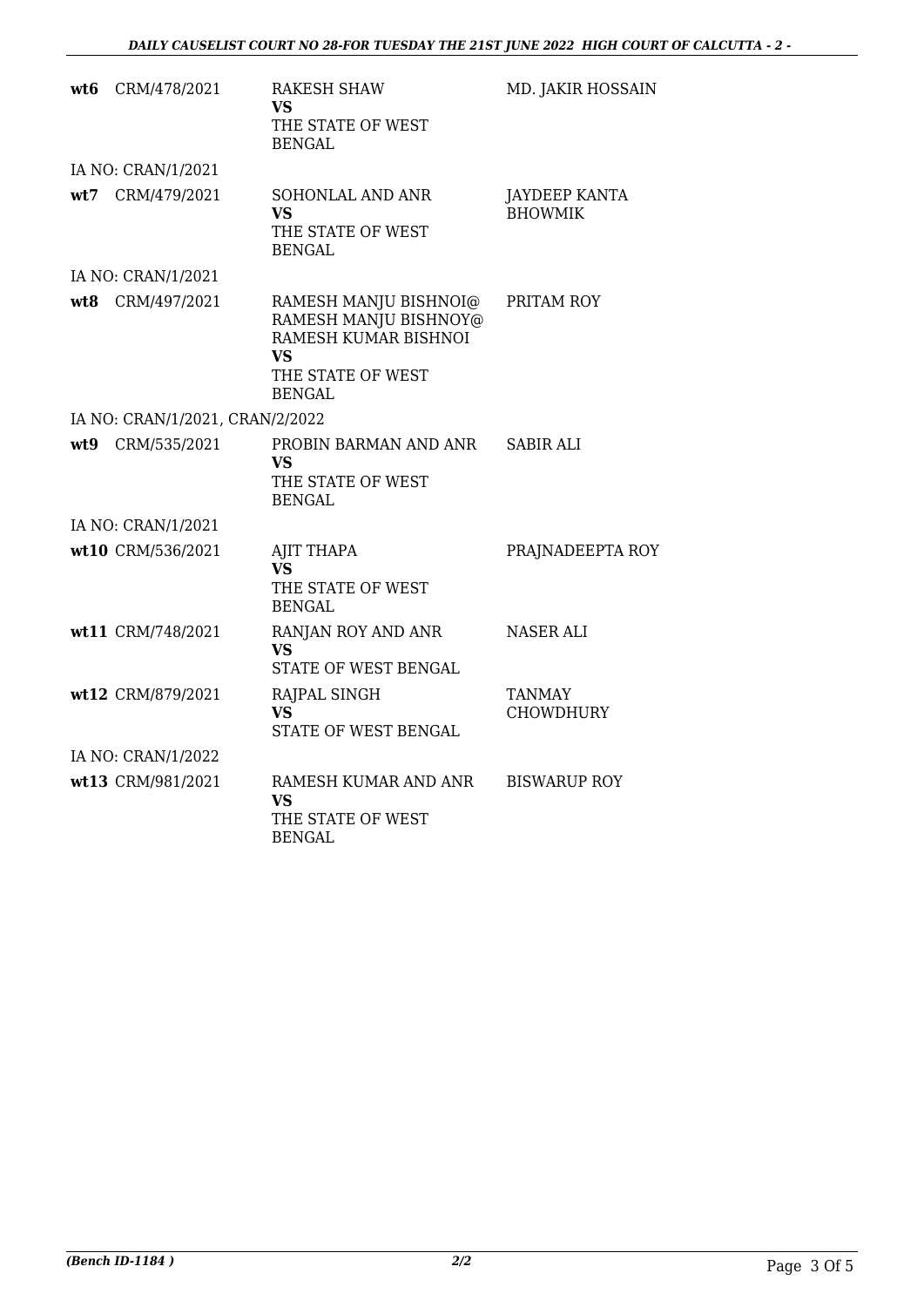

# Calcutta High Court **In The Circuit Bench at Jalpaiguri Appellate Side**

**DAILY CAUSELIST For Tuesday The 21st June 2022**

**COURT NO. 5**

**SINGLE BENCH (SB-IV)**

**AT 10:30 AM**

**HON'BLE JUSTICE MOUSHUMI BHATTACHARYA**

#### **(VIA VIDEO CONFERENCE)**

#### **FROM PRINCIPAL BENCH**

#### **NEW MOTION**

1 WPA/1469/2022 M/S CORPORATE WAVE BUILDERS AND ANR VS STATE OF WEST BENGAL AND ORS. SAMIK SARKAR